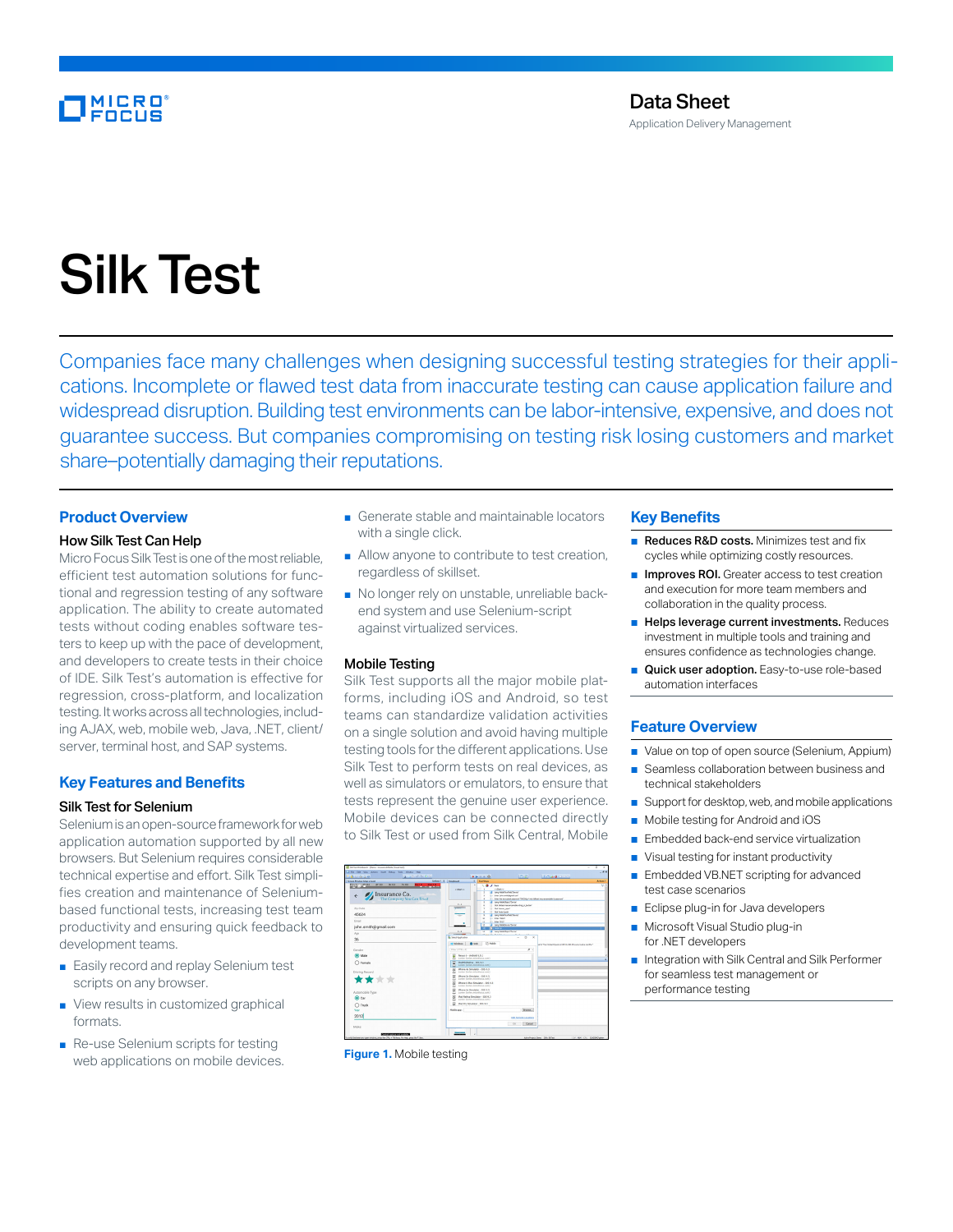Center, or SauceLabs, to provide the users a flexible way to interact with devices that are critical for them.

#### Include All Users in the Testing Process, Regardless of Skill-Set

Functional testing must capture every aspect of your application. Keyword-driven testing enables business-focused stakeholders and technical experts, to seamlessly work together—whether it is a simple unit test or a complex business workflow. Silk Test keeps test design separate from test implementation to enhance productivity and collaboration between users.

Silk Test has the right interface for any user type:

- The Visual Testing interface of the Silk Test Workbench is the ideal starting point for business-focused people who don't want to write code to test their application.
- Silk4J is an Eclipse plugin that allows Java developers to create tests using their daily used environment and leverage all the capabilities of an IDE.
- Silk4NET is the pendant for .NET developers and integrates with Visual Studio.

Silk Test provides the same testing capabilities no matter which interface is chosen.

#### Easy, Full Spectrum Support for Web Applications

Silk Test supports all major web environments, including Angular, Knockout, React, HTML5, Apache Flex, and Microsoft Silverlight. It facilitates modern application testing by supporting synchronization modes for HTML or AJAX. Simple web pages can be tested with HTML mode. AJAX mode eliminates the need to manually script synchronization functions when using more complex scenarios with Java script.

#### Cross-Browser Testing for Web Applications

Create a single test script in Silk Test to test against Internet Explorer, Edge, Firefox, Chrome, Safari, and mobile browsers. This removes the need to build separate test logic for handling different browser types or version behavior and makes test scripts easier to maintain. While test case logic remains focused on the use case, test development time can be cut by up to 80%.



**Figure 3.** Support for all major web environments

#### Configuration Testing in the Cloud

Silk Test and Micro Focus Silk Central enable the testing of web applications on a wide range of platforms, browser and mobile devices within your local environment, using physical machines, virtualised environments like VMware or Docker or by leveraging leading cloud providers like SauceLabs as well as pre-configured structures within AWS.

#### Agile and Shift-Left Testing

Leverage your functional test assets for performance testing with Silk Test and Micro Focus Silk Performer, to reduce the burden of script duplication. Simply take existing Silk Test scripts, upload it to Silk Performer, and immediately see how the application performs under heavy load. With limited effort introduce functional and performance quality from the beginning of the application delivery lifecycle.

#### Support for Rapid Release Cycles

Today's release cycles are increasingly short and automated test cycles are often run after hours. Silk Test's execution is among the fastest in the industry, with optimizations based on native implementation of search algorithms, complex caching mechanisms, and the ability to use virtualized services. No longer make trade-offs between quality, feature set, and time.



**Figure 2.** Role-based testing